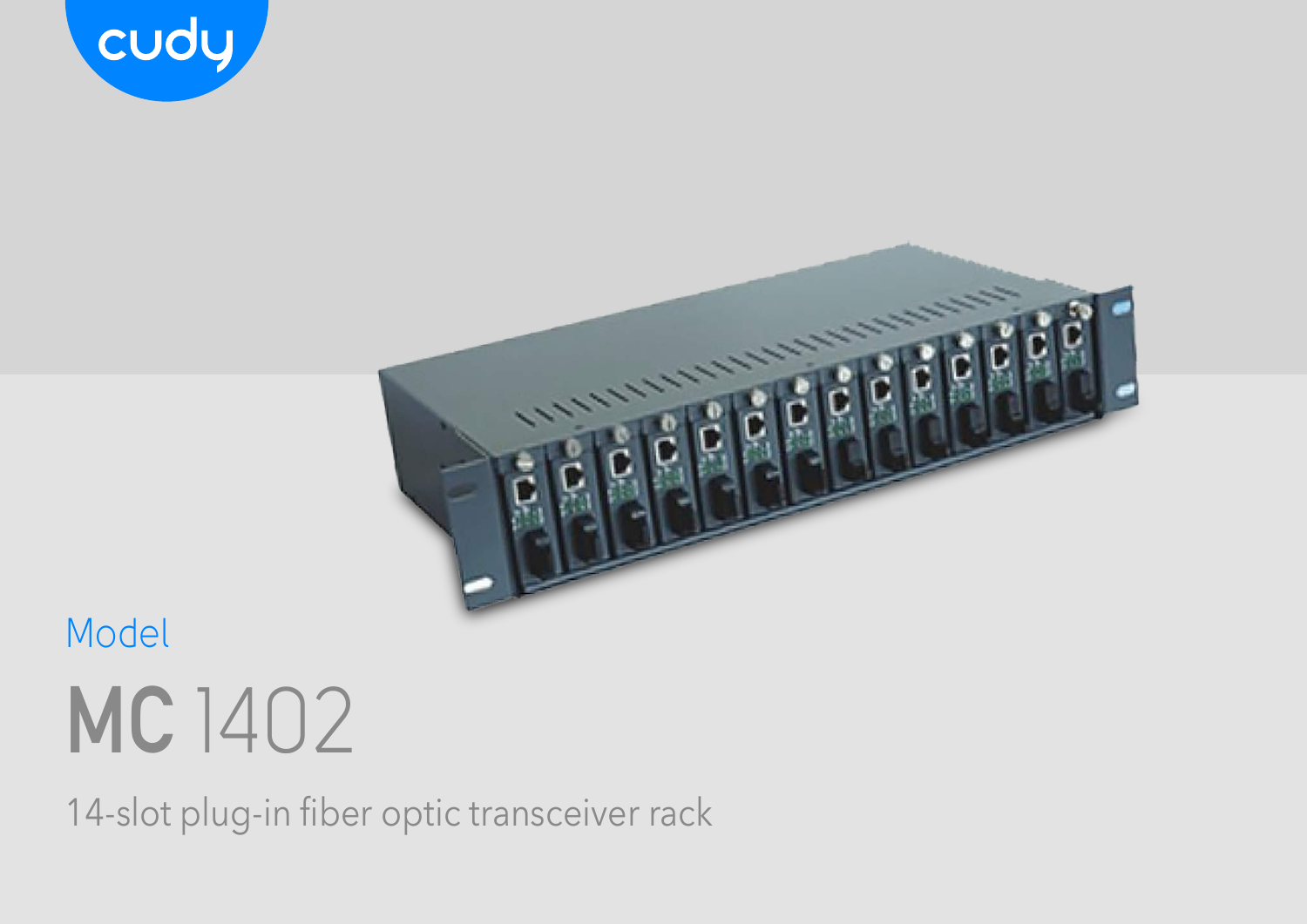## 1. Product description 1. Product description

The MC1402 desktop optical transceiver rack is suitable for use in the equipment room. It can be plugged into 1~14 pieces of 100M MC100 desktop or Gigabit MC100GS desktop. It has main backup power supply and supports hot swap function, providing reliable and complete network system. Efficient and economical solution.

## 2. Performance characteristics

1. Plug-in design, easy loading and unloading, plug and play, support hot swap

2. 19′′ standard 2U rack, easy to install

3. The rack has 14 slots, which can be mixed and inserted for easy

management and maintenance.

4. All aluminum alloy casing, high shielding and strong anti-interference ability

5. Built-in main backup power supply, low power consumption, stable and reliable, support hot swap

6. The working status indicator is complete, the working status is clear at a glance, and it is easy to maintain.

7. The average time between failures (MTBF) is over 100,000 hours, which is in line with carrier-class operating standards.

8. Complete after-sales service, providing three-year quality assurance and lifetime maintenance services

Technical Parameters Operating temperature range: -10 ° C ~ 60 ° C Storage temperature range: -40 ° C ~ 85 ° C Relative humidity: 5% to 95% Size: 482.6mm × 350mm × 88mm (length × width × height) 19 inches 2U Power requirement Power input: AC220V, 50~60HZ or DC48V optional Power consumption: <60W Single or primary backup dual power supply optional

## 4. Dual power backup

The dual power supply and the two power supplies will supply power at the same time, which reduces the load of each power supply and prolongs the service life of the power supply. When one power supply fails, the other power supply can be powered independently, so that the operation of the transceiver is not interrupted. It is not necessary to remove the fiber transceiver when repairing and replacing the power supply, and it is not necessary to remove the rack from the cabinet. It is only necessary to remove the faulty power supply from the back of the rack for repair or replacement, which makes maintenance very convenient and quick.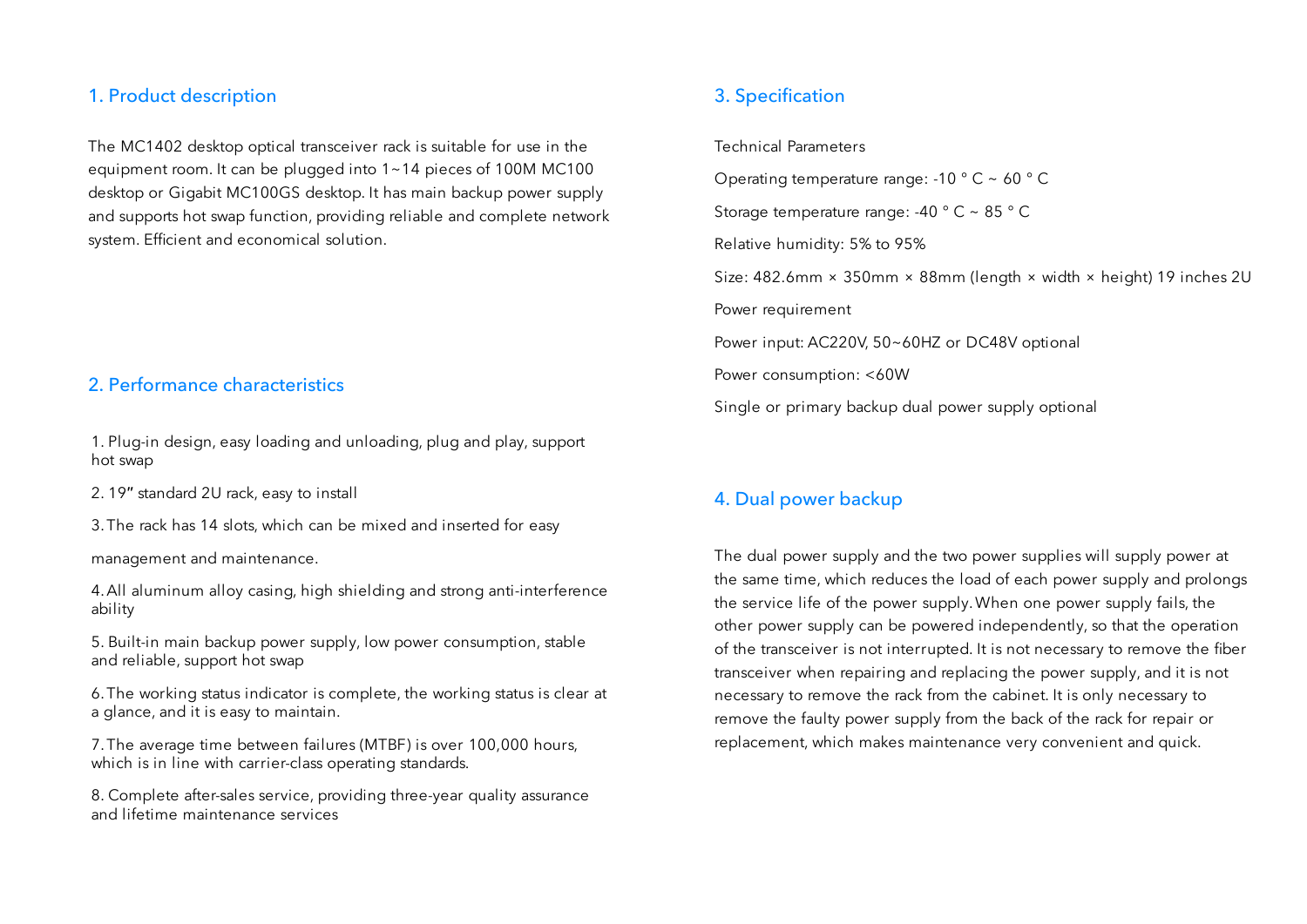# 5. LED Indicator light 6. LED Description



( MC100 100M optical transceiver)



( MC100GS Gigabit Fiber Transceiver)

The external LED indicator of the 100/Gigabit fiber optic transceiver supports the power supply, network connection, optical port/electrical port working status indication, and intuitively visualizes the current system and network status, helping engineers to analyze field problems and monitoring.

| LED              | Function                         | <b>Status</b> | Description                             |
|------------------|----------------------------------|---------------|-----------------------------------------|
| <b>PWR</b>       | Power LED                        | ON            | Power is ON                             |
|                  |                                  | OFF           | Power is Fail                           |
| 1000M<br>100M    | UTP port speed LED               | ON            | 1000M(100M) speed                       |
|                  |                                  | OFF           | 100M(10M) speed                         |
| LINK/ACT<br>(FP) | Fiber port Link/Act<br>statusLED | ON            | Fiber link is OK                        |
|                  |                                  | Blink         | Data is been received<br>or transmitted |
|                  |                                  | OFF           | Fiber link is fail                      |
| LINK/ACT<br>(TP) | UTP port Link/Act<br>status LED  | ON            | Link is ok                              |
|                  |                                  | Blink         | Data is been received or<br>transmitted |
|                  |                                  | OFF           | Link is fall                            |
| FDX/COL          | UTP port duplex LED              | ON            | Full duplex                             |
|                  |                                  | OFF           | Half duplex                             |
| <b>SD</b>        | Fiber signal status LED          | ON            | Fiber signal is detectd                 |
|                  |                                  | OFF           | Fiber signal is not detectd             |